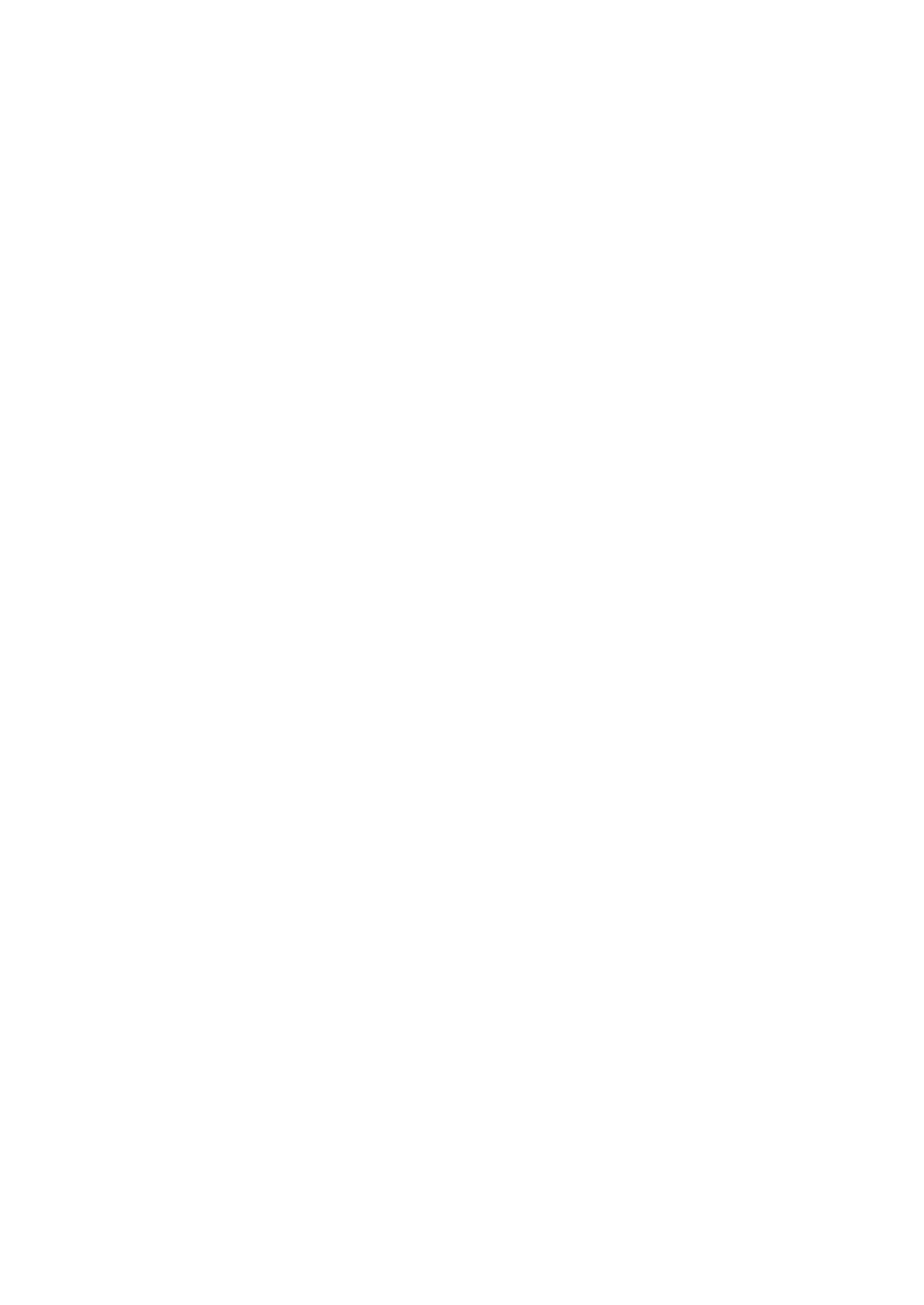# **CONTENTS**

| <b>CONDITIONS OF ENTRY</b><br>Age group details, who needs to complete the<br>entry and when it needs to be received by. | 01 |
|--------------------------------------------------------------------------------------------------------------------------|----|
| <b>ELIGIBILITY TO COMPETE</b><br>Area Eligibility, EA Registration Numbers<br>and anti-doping laws.                      | 02 |
| <b>EVENT INFORMATION</b><br>Start heights, spike lengths, clothing & false<br>start equipment.                           | 03 |
| <b>U20/SENIOR CHAMPIONSHIPS</b><br>Dates and events.                                                                     | 04 |
| <b>U13 CHAMPIONSHIPS</b><br>Dates and events.                                                                            | 05 |
| <b>U15/U17 CHAMPIONSHIPS</b><br>Dates and events.                                                                        | 06 |
| <b>OTHER EVENTS</b><br>Dates and events.                                                                                 | 07 |
| <b>VENUE INFORMATION</b><br>Addresses and phone numbers.                                                                 | 08 |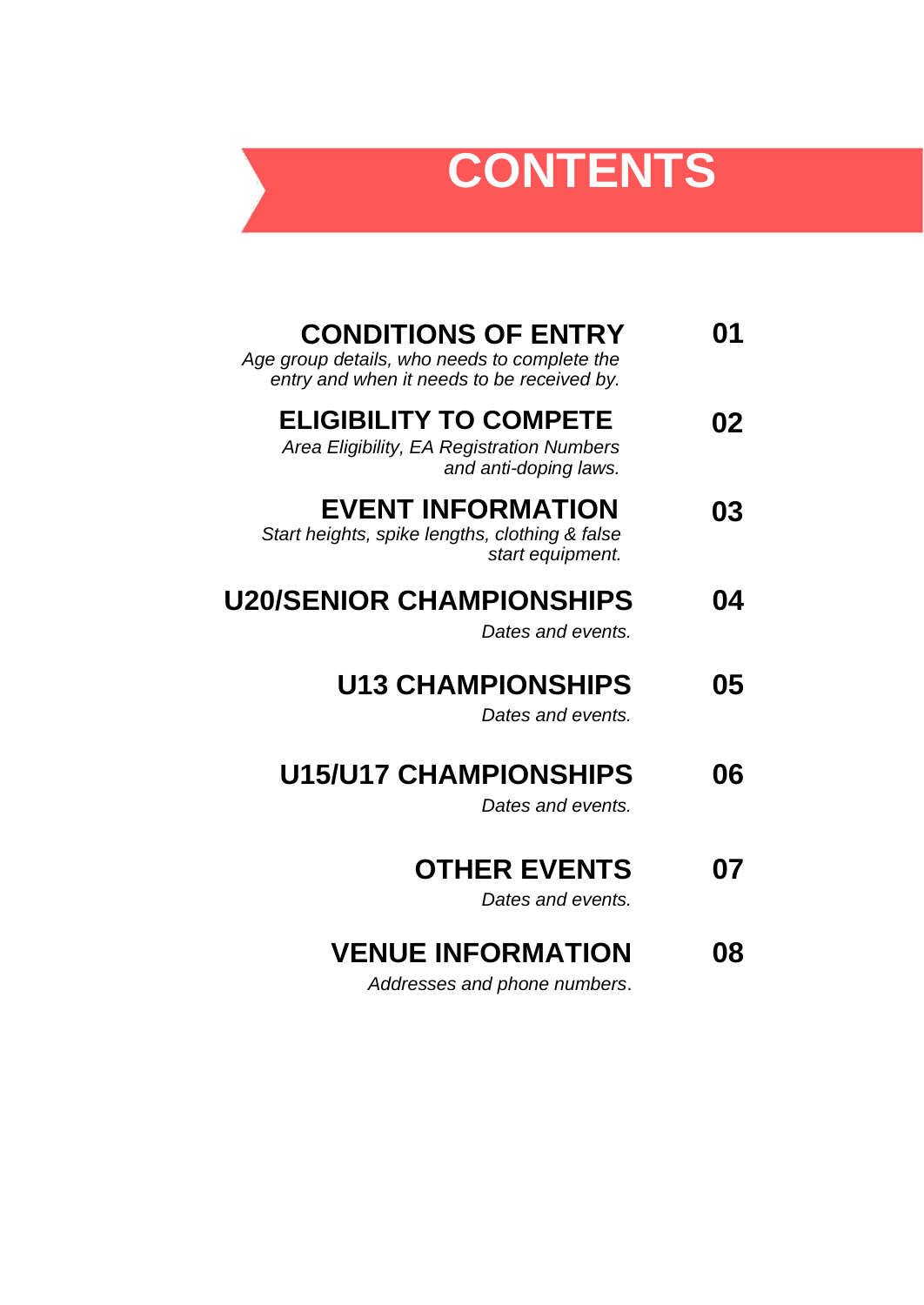# **CONDITIONS OF ENTRY**

#### **ENTRIES**

**Online Entries** will be available from mid-March on the SEAA Website, [www.seaa.org.uk.](about:blank)

**THE CLOSING DATE FOR ENTRIES AS STATED IS THE LATEST DATE BY WHICH AN ENTRY MUST BE RECEIVED AT THE SEAA OFFICE. Once this date has passed the online entry system will close.**

**The entry declaration must be completed by the intending competitor,** who shall be responsible for all statements therein and any omissions therefrom, whether the athlete actually made the entry or not. Any individual making a false entry may be dealt with for misconduct (as defined in Rule 145 S1).

> **In the event of a meeting or event being cancelled, 80% of the entry fee will be refunded.**

## **AGE GROUPS**

**U13s**- Must be 11 years of age but under 13 years of age at midnight on August 31st 2022.

**U15s**- Must be 13 years of age but under 15 years of age at midnight on August 31st 2022.

**U17s**- Must be 15 years of age but under 17 years of age at midnight on August 31st 2022.

**U20s**- Must be 17 years of age at midnight on August 31st 2022 but under 20 years at midnight December 31st 2022.

**Seniors**- Must be 20 years of age at midnight December 31st 2022.

**Disclaimer (this applies to all SEAA Championships):** *SEAA Competition Limited shall not be liable to the participant for any loss, damage or injury however caused arising out of or in the course of, or in connection with the holding of the event. The Association reserves the right to refuse or limit entries, vary the programme of events and cancel the Championships under extreme circumstances.*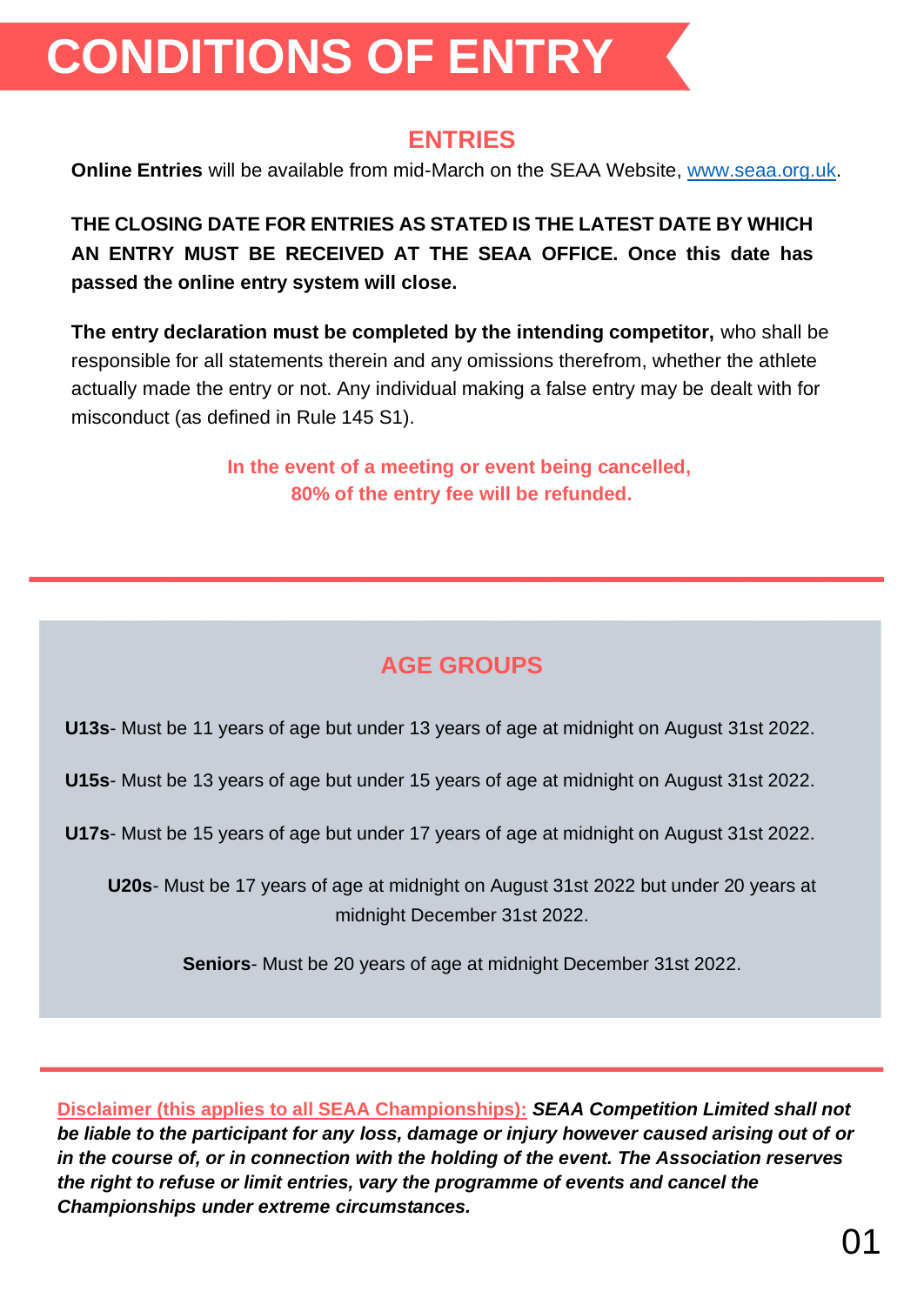# **ELIGIBILITY TO COMPETE**

#### **All Athletes must be registered with England Athletics.** Failure to provide a valid

Registration number on your entry will result in the entry being rejected. This rule will be rigorously applied to all SEAA Championships and applies to all age groups.

#### **All athletes must have a Southern Area Qualification in accordance with Rule 21 S 6 (2) RULE 21 S6 (2) UKA SUPPLEMENT - COUNTY, DISTRICT AND AREA QUALIFICATIONS (PREVIOUSLY UKA RULE 9)**

*(2) English Area Championships and Representation*

*(a) An Area qualification to compete shall be acquired as follows:*

*By birth (See also Rule 21 S4(1)).*

*By nine months' continuous bona fide residence within the Area boundary immediately prior to the date of competition.*

*By nine months' service in HM Forces stationed within the Area boundary immediately prior to the date of the competition.*

*(b) A student at school, college or university does not acquire a residential qualification by residence during term time alone. An Area, though, may, at its discretion, relax the residential qualification in the case of Under 20 and younger athletes, and of Seniors in residence at college or university, but any competition shall not be deemed to have established an Area qualification.*

*(c) No athlete is allowed to compete in the Championships of more than one Area Association in any one nine month period*

**Athletes who are not members of a Southern Club will be asked to confirm their eligibility. If they do not do so, they may not be allowed to compete on the day.**

**Guests are allowed to compete in the Combined Events**, but must inform the SEAA

of their intention to compete as a guest. Guests will not be eligible for a medal.

#### **ANTI-DOPING**

By submitting an entry to any SEAA Championship, you acknowledge that you are **bound by UKA Anti-Doping rules.**

The UKA Anti-Doping Rules are available at **www.ukad.org.uk** To check the status of registered medicines please visit **www.globaldro.com** For general anti-doping queries please contact **ukad@ukad.org.uk**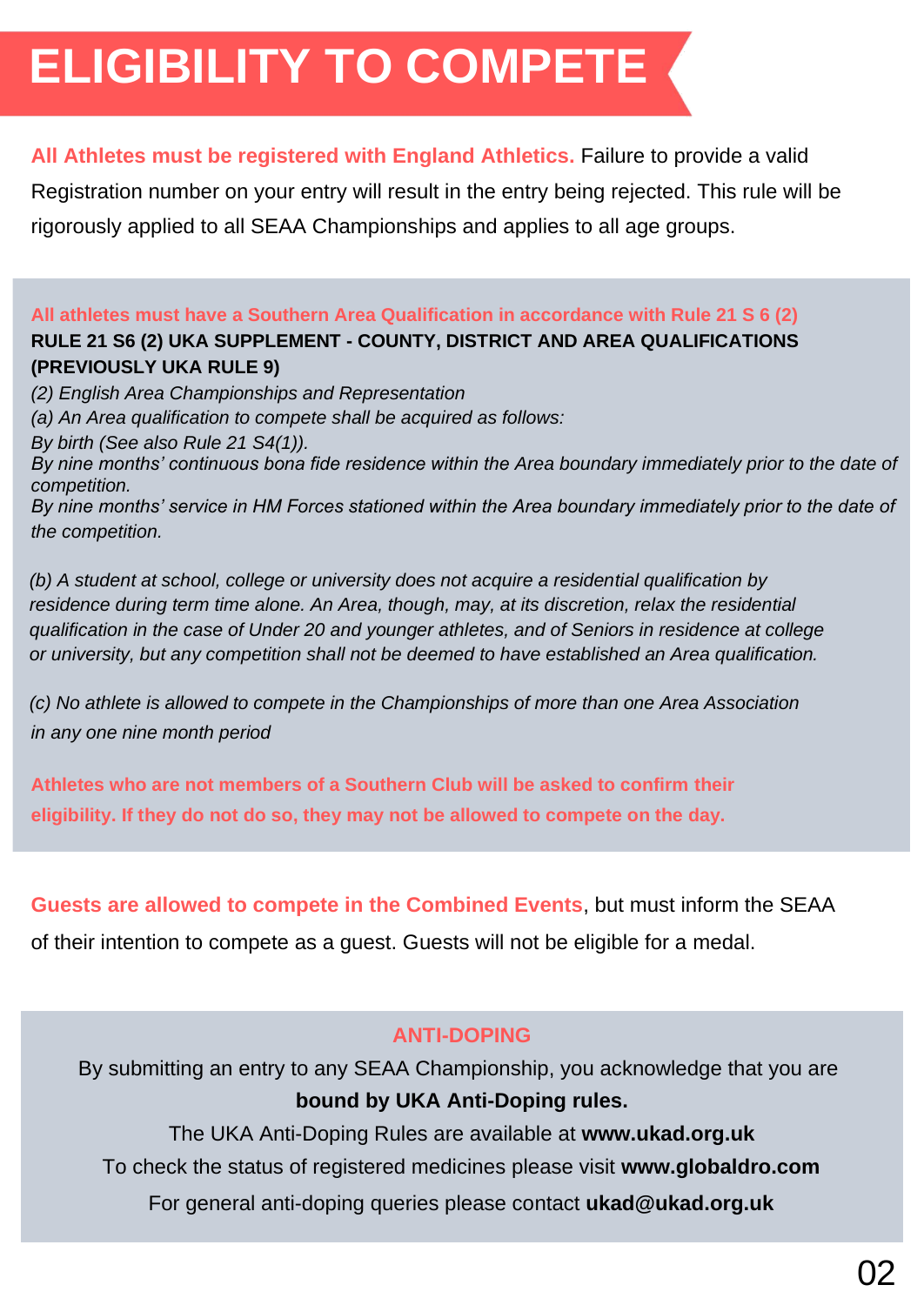# **EVENT INFORMATION**

#### **Please ensure you read this section. Athletes are expected to meet the starting heights and distances below.**

#### **EQUIPMENT**

**Spike Length** - The maximum length of spikes is 9mm on all surfaces (except for Javelin and High Jump where 12mm spikes are allowed); this is in accordance with UKA rules, surface regulations and for your personal safety. **Failure to meet this requirement will result in the individual being refused access to the competition area.**

**Personal equipment must be submitted to the Technical Manager for checking at least one hour before your event time.**

#### **CLOTHING**

Athletes must wear the vest of their First Claim affiliated Club, County, Area or National vest. In accordance with **UKA Rule 143 S1 (4),** all athletes must wear at least vest and shorts which are clean and so designed and worn as not to be objectionable, even if wet. The wearing of an alternative vest without permission of the Referee will lead to disqualification. Numbers must also be worn as issued, with no folding or mutilation.

Attention is drawn to **UKA Rule 143 S1** on Advertising and Sponsorship, this rule will be enforced. If an Athlete fails to bring the correct vest on the day they will have to wear a plain White T-Shirt purchased from the SEAA

#### **HIGH JUMP STARTING HEIGHTS**

Senior Men – 1.80m Senior Women – 1.55m Under 20 Men – 1.70m Under 20 Women – 1.50m Under 17 Men – 1.65m Under 17 Women – 1.45m Under 15 Boys – 1.50m Under 15 Girls – 1.40m Under 13s – 1.25m **All age groups progress in 5cm increments until three (or fewer) athletes are left in then by 3cm**

#### **TRIPLE JUMP BOARDS**

Senior Men – 13m Senior Women – 11m Under 20 Men – 11/13m Under 20 Women – 9/11m Under 17 Men – 11/13m Under 17 Women – 9/11m Under 15 Boys – 9/11m Under 15 Girls – 7/9m

.

#### **POLE VAULT PROGRESSIONS**

Senior Men – 3.80m, 4.00m, 4.20m, 4.40m then 10s Senior Women – 2.70m, 2.90m, 3.05m, 3.20m then 10s U20 Men – 3.40m, 3.60m, 3.80m, 3.95m, 4.10m then 10s U20 Women – 2.30m, 2.50m, 2.70m then 10s U17 Men – 2.80m, 3.00m, 3.20m, 3.35m, 3.50m then 10s U17 Women – 2.20m, 2.40m, 2.60m then 10s U15 Boys – 2.30m, 2.50m, 2.70m then 10s U15 Girls – 1.90m, 2.10m then 10s

**SIS (False Start Equipment) is planned to be used at the U20/Senior Championships in June**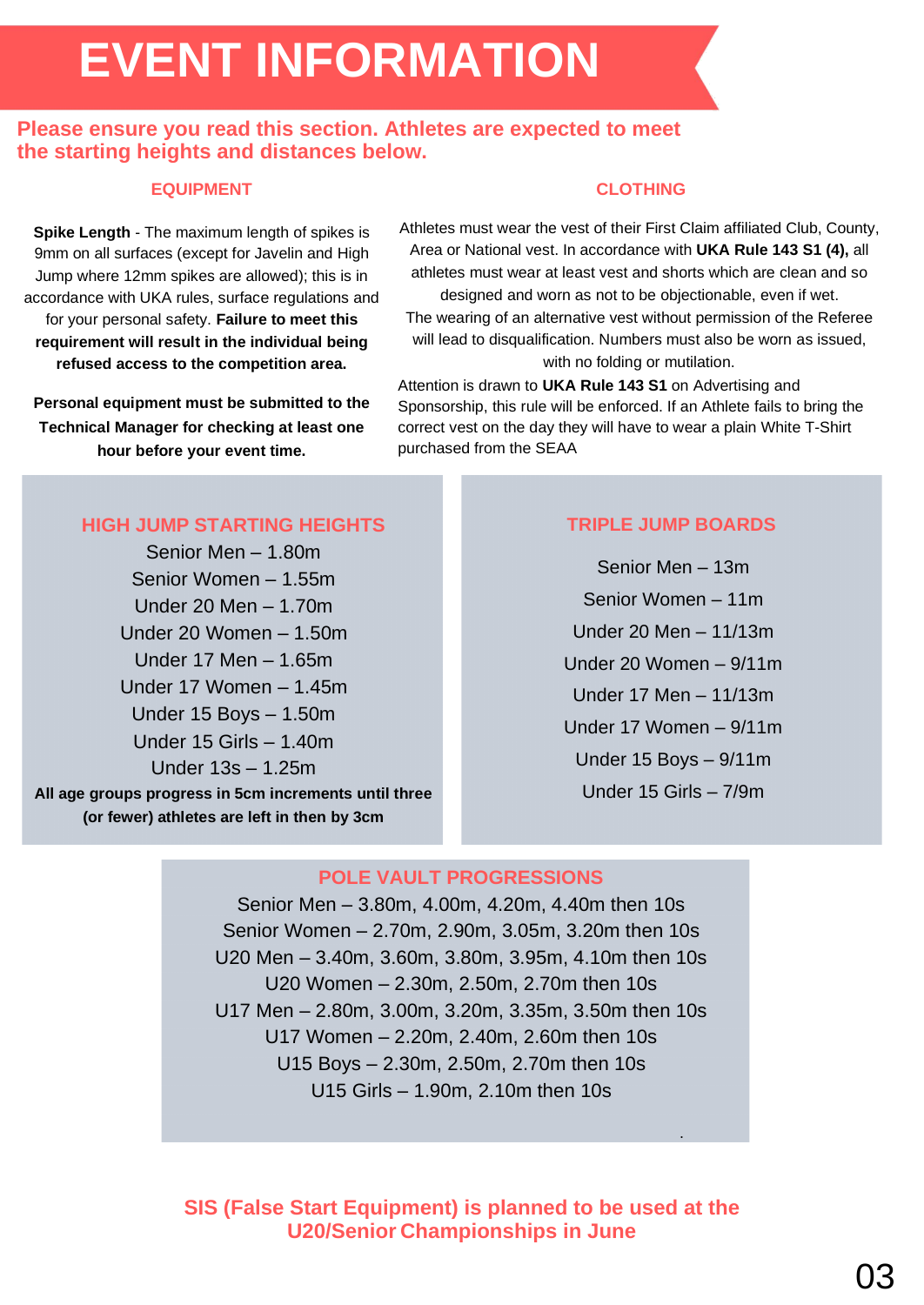# **U20/SENIOR CHAMPIONSHIPS**

## **Saturday 18th & Sunday 19th June** at **Chelmsford**

**Online Entry Fees:** Seniors - £19; U20s - £16

### **Closing Date: Tuesday 7th June**

## **SATURDAY**

| U20 Men              | <b>Senior Men</b>  | U20 Women          | <b>Senior Women</b> |
|----------------------|--------------------|--------------------|---------------------|
| 100m                 | 200 <sub>m</sub>   | 100m               | 200 <sub>m</sub>    |
| 400m Heats           | 400m Heats         | 400m Heats         | 400m Heats          |
| 800m Heats           | 800m Heats         | 800m Heats         | 800m Heats          |
| 1500m Heats          | 1500m Heats        | 1500m Heats        | 1500m Heats         |
| 400m Hurdles Heats   | 400m Hurdles Heats | 400m Hurdles Heats | 400m Hurdles Heats  |
| 5000m Final**        | 5000m Final**      | 3000m S/C Final    | 3000m S/C Final     |
| 3000m S/C Final      | 3000m S/C Final    | High Jump (1.50m)  | Pole Vault (2.70m)  |
| Pole Vault (3.40m)   | High Jump (1.80m)  | Long Jump          | Triple Jump (11m)   |
| Triple Jump (11/13m) | Long Jump          | Shot (4kg)         | Hammer (4kg)        |
| Hammer (6kg)         | Shot (7.26kg)      | Discus (1kg)       | Javelin (600gms)    |
| Javelin (800gms)     | Discus (2kg)       |                    |                     |

**The U15/U17 3000m Championship is being held on the Sunday 19th June.**

|                     | <b>SUNDAY</b>      |                     |                     |
|---------------------|--------------------|---------------------|---------------------|
| U20 Men             | <b>Senior Men</b>  | U20 Women           | <b>Senior Women</b> |
| 200 <sub>m</sub>    | 100 <sub>m</sub>   | 200 <sub>m</sub>    | 100m                |
| 400m Final          | 400m Final         | 400m Final          | 400m Final          |
| 800m Final          | 800m Final         | 800m Final          | 800m Final          |
| 1500m Final         | 1500m Final        | 1500m Final         | 1500m Final         |
| 110m Hurdles        | 110m Hurdles       | 5000m Final**       | 5000m Final**       |
| 400m Hurdles Final  | 400m Hurdles Final | 100m Hurdles        | 100m Hurdles        |
| High Jump $(1.70m)$ | Pole Vault (3.80m) | 400m Hurdles Final  | 400m Hurdles Final  |
| Long Jump           | Triple Jump (13m)  | Pole Vault (2.30m)  | High Jump $(1.55m)$ |
| Shot (6kg)          | Hammer (7.26kg)    | Triple Jump (9/11m) | Long Jump           |
| Discus (1.75kg)     | Javelin (800gms)   | Hammer (4kg)        | Shot (4kg)          |
|                     |                    | Javelin (600gms)    | Discus (1kg)        |

\*\* **Should there be an excessive number of competitors, it will be necessary to have a Championship race and a 'B' race. This decision will be taken after athletes have registered on the day.**

**DISCLAIMER***: SEAA Competition Limited shall not be liable to the participant for any loss, damage or injury however caused arising out of or in the course of, or in connection with the holding of the event. The Association reserves the right to refuse or limit entries, vary the programme of events and cancel the Championships under extreme circumstances.*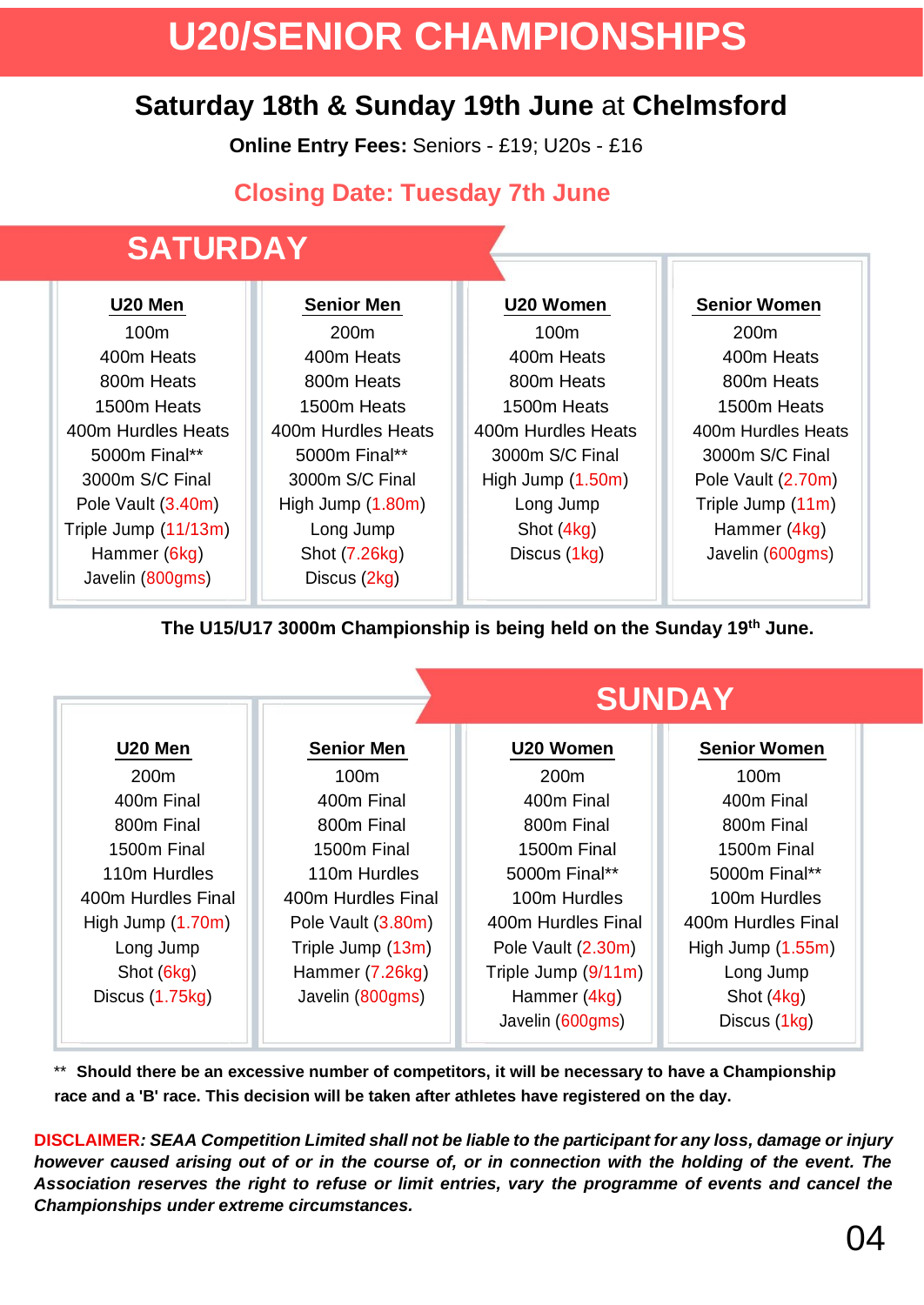# **UNDER 13 CHAMPIONSHIPS**

#### **Saturday 13th & Sunday 14th August** at **Chelmsford**

**Online Entry Fees:** £12 per event

**Closing Date: Tuesday 2nd August**

## **SATURDAY SUNDAY**

100m (U13B) | | | 100m (U13G) 200m (U13G) 200m (U13B) 800m Heats  $\parallel$  | 800m Final 70m Hurdles 75m Hurdles Long Jump  $\|\cdot\|$  Long Jump High Jump (1.25m) Shot **Shot** Shot

High Jump (1.25m) Javelin (U13B) Javelin (U13G)

## **NOTE: UNDER 13 ATHLETES MAY ONLY COMPETE IN THREE EVENTS PER DAY.**

## **SEAA RESERVES THE RIGHT TO HOLD EVENTS ON DIFFERENT DAYS IF DEMAND REQUIRES.**

**DISCLAIMER***: SEAA Competition Limited shall not be liable to the participant for any loss, damage or injury however caused arising out of or in the course of, or in connection with the holding of the event. The Association reserves the right to refuse or limit entries, vary the programme of events and cancel the Championships under extreme circumstances.*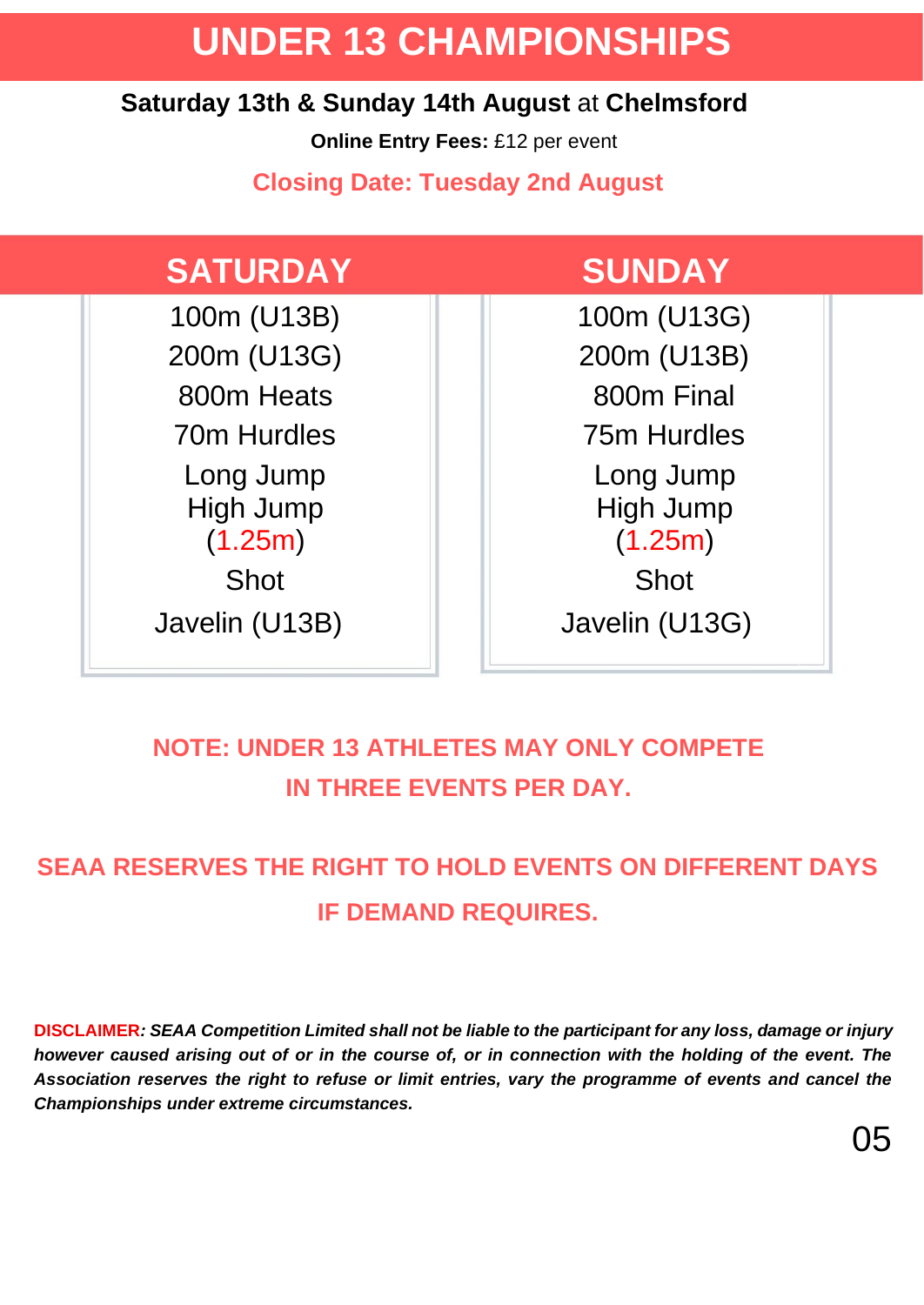# **U15/U17 CHAMPIONSHIPS**

### **Saturday 13th & Sunday 14th August** at **Chelmsford**

**Online Entry Fees:** U15/U17 - £15; Seniors - £19 (Walks); U20s - £16 (Walks)

### **Closing Date: Tuesday 2nd August**



**Please Note: No U15 athlete is allowed to run in more than one event between 600m & 3000m inclusive on the same day. Therefore, U15 athletes may only run in either 800m or 1500m heats on the same day.**

|                                                                                                                                |                                                                                                                                                                                        | <b>SUNDAY</b>                                                                                                                               |                                                                                                                                                                    |  |
|--------------------------------------------------------------------------------------------------------------------------------|----------------------------------------------------------------------------------------------------------------------------------------------------------------------------------------|---------------------------------------------------------------------------------------------------------------------------------------------|--------------------------------------------------------------------------------------------------------------------------------------------------------------------|--|
| U15 Boys                                                                                                                       | U17 Men                                                                                                                                                                                | U15 Girls                                                                                                                                   | U17 Women                                                                                                                                                          |  |
| 100 <sub>m</sub><br>300m Final<br>800m Final<br>1500m Final<br>High Jump (1.50m)<br>Long Jump<br>Shot (4kg)<br>Discus (1.75kg) | 200 <sub>m</sub><br>400m Final<br>800m Final<br>1500m Final<br>100m Hurdles<br>400m Hurdles Final<br>Pole Vault (2.90m)<br>Triple Jump (11/13m)<br>Hammer (7.26kg)<br>Javelin (800gms) | 100 <sub>m</sub><br>300m Final<br>800m Final<br>1500m Final<br>Pole Vault (1.90m)<br>Triple Jump (7/9m)<br>Hammer (3kg)<br>Javelin (600gms) | 200 <sub>m</sub><br>400m Final<br>800m Final<br>1500m Final<br>80m Hurdles<br>300m Hurdles Final<br>High Jump $(1.45m)$<br>Long Jump<br>Shot (3kg)<br>Discus (1kg) |  |

**Sunday 14th August Walks:** Senior Men & Women, U20 Men & Women 5000m, U17 Men & Women, U15 Boys & Girls 3000m Walks

**DISCLAIMER***: SEAA Competition Limited shall not be liable to the participant for any loss, damage or injury however caused arising out of or in the course of, or in connection with the holding of the event. The Association reserves the right to refuse or limit entries, vary the programme of events and cancel the Championships under extreme circumstances.*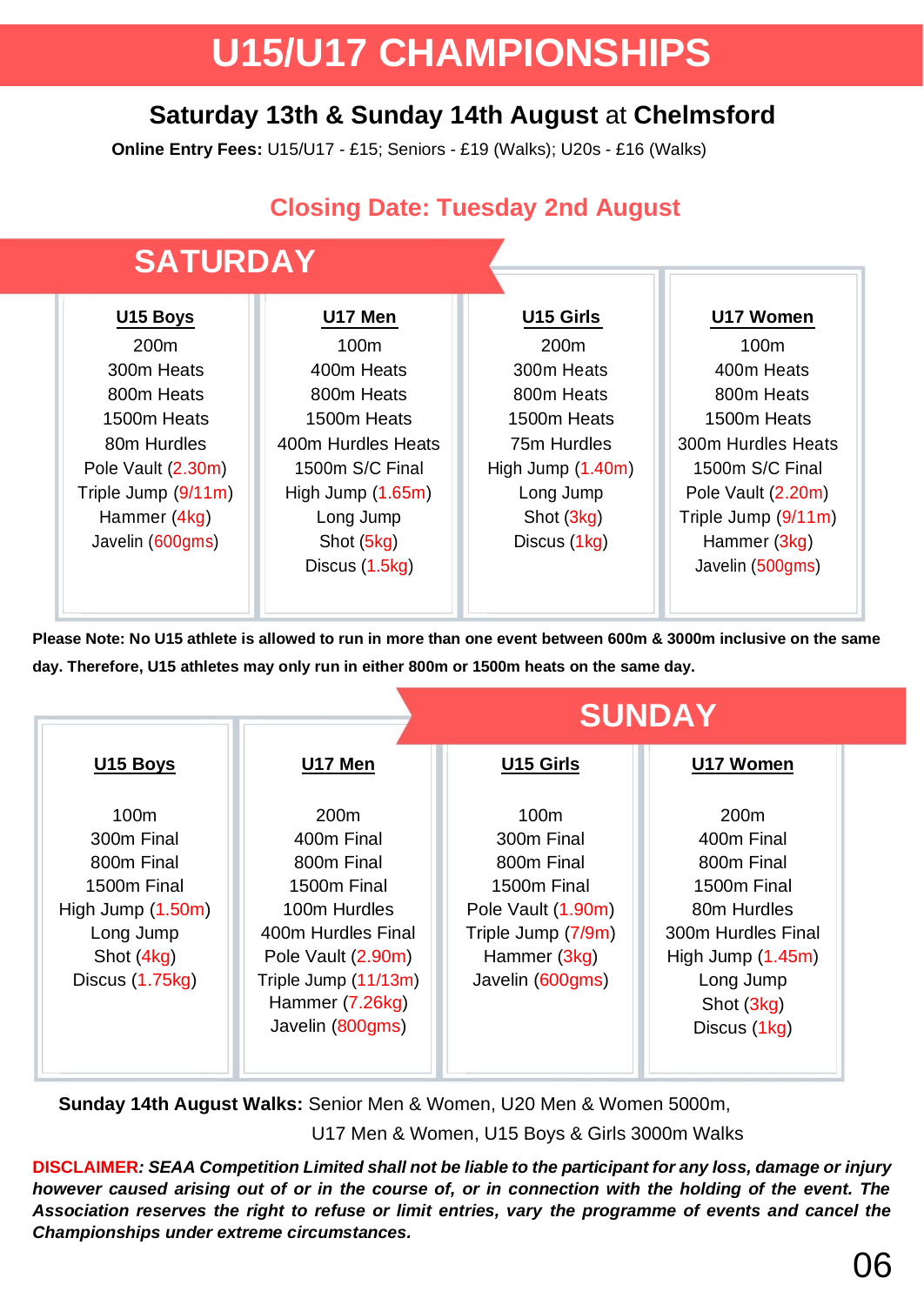## **ALL AGES COMBINED EVENTS**

### **Saturday 23rd & Sunday 24th July** at **Horspath, Oxford**

**Online Entry Fees:** Senior & U20 Men - £35; U20 Women & U17s - £30; U15s - £28

#### **Closing Date: Tuesday 12th July**

| Senior Women Heptathlon      |
|------------------------------|
| U20 Women Heptathlon         |
| U17 Women Heptathlon         |
| U15 Boys Pentathlon (Sunday) |
|                              |

*Guests are welcome but must inform the SEAA of their intention to compete as a guest.*

## **U15/U17 3000m CHAMPIONSHIPS**

#### **Sunday 19th June** at **Chelmsford**

**Closing Date: Tuesday 7th June**

**Online Entry Fees** – £15

# **WALKS CHAMPIONSHIPS**

### **Sunday 14th August** at **Chelmsford**

#### **Closing Date: Tuesday 2nd August**

Senior Men, Senior Women, Under 20 Men, Under 20 Women 5000m Under 17 Men, Under 17 Women, Under 15 Boys, Under 15 Girls 3000m **Online Entry Fees:** Seniors - £19; U20s - £16; U15/U17 - £15

# **U20/Senior INTER COUNTY CHAMPIONSHIPS**

#### **Saturday 9th July** at **Horspath, Oxford**

 **Closing Date: Tuesday 28th June**

*Teams for this Match will be selected by each participating County. Invitations will be sent to County Secretaries in April.* **Entry Fees: TO BE DETERMINED**

# **U15/U17 INTER COUNTY CHAMPIONSHIPS**

#### **Saturday 10th September** at **Horspath, Oxford**

#### **Closing Date: Tuesday 30th August**

*Teams for this Match will be selected by each participating County. Invitations will be sent to County Secretaries in April.*

**Entry Fees: TO BE DETERMINED**